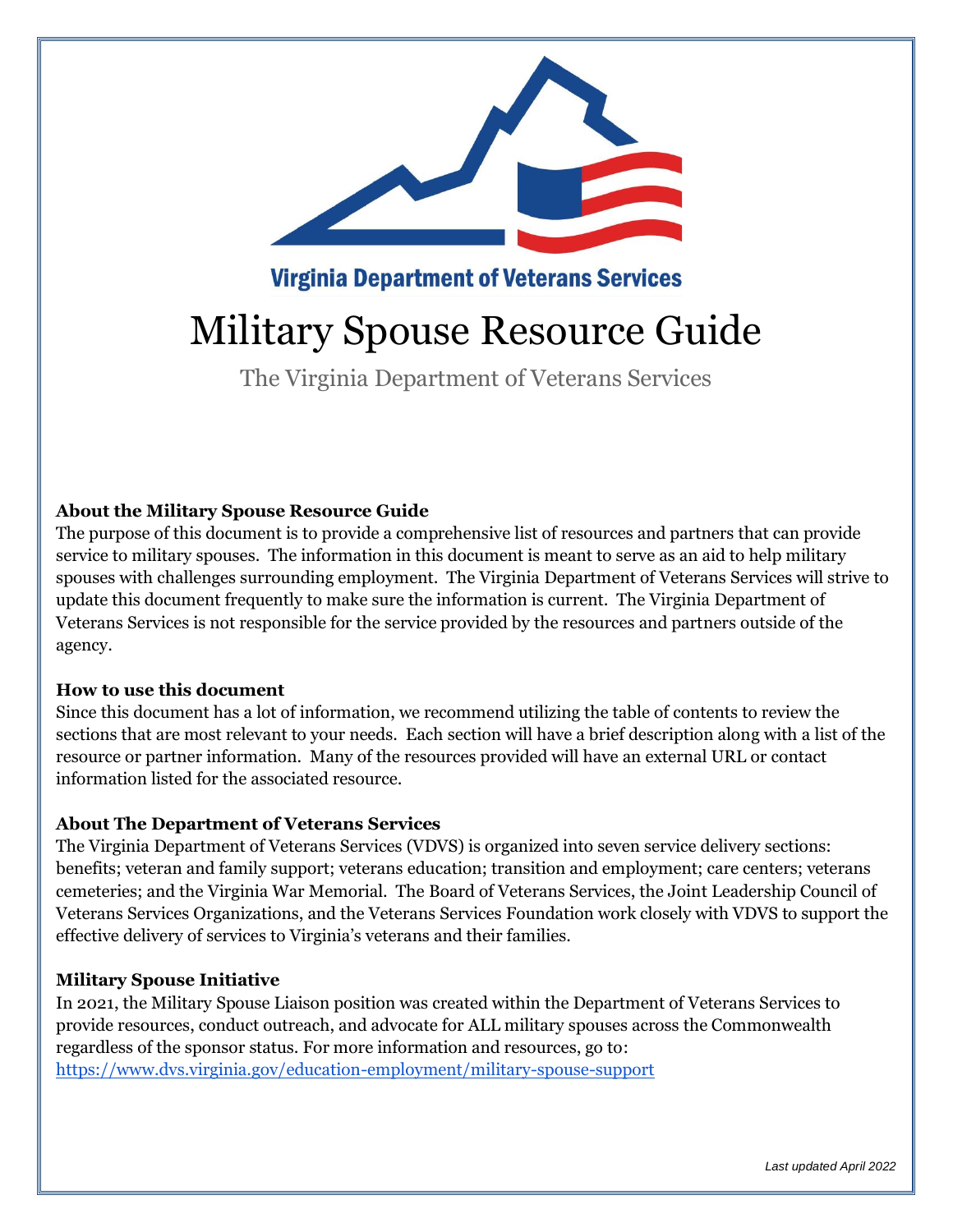## TABLE OF CONTENTS

#### [EDUCATION/TRAINING](#page-2-0)

[Virginia Education Resources](#page-2-1) [Education & Certifications](#page-2-2) [Continuing Education & Training](#page-2-3)

#### [EMPLOYMENT](#page-2-4)

[Virginia State Resources](#page-2-5) [Supporting Virginia Legislation:](#page-2-6) [Virginia Department of Veterans Services \(VDVS\):](#page-3-0) [Other State Agencies/Organizations:](#page-3-1) [Branch-Specific Employment Resources](#page-3-2) [Army](#page-3-3) [Air Force](#page-3-4) [Coast Guard](#page-3-5) **[Marines](#page-3-6) [Navy](#page-4-0)** [Virginia National Guard](#page-4-1) [Regional Employment Resources](#page-4-2) [Northern Virginia](#page-4-3) **[Central](#page-5-0)** [Hampton Roads](#page-5-1) **[Southwest](#page-6-0)** [National Employment Resources](#page-6-1)

#### **[MENTORSHIP](#page-7-0)**

[LICENSURE](#page-7-1) [Regulation Boards & Reimbursement Program](#page-7-2) [Supportive Legislation for Licensure Reciprocity](#page-7-3)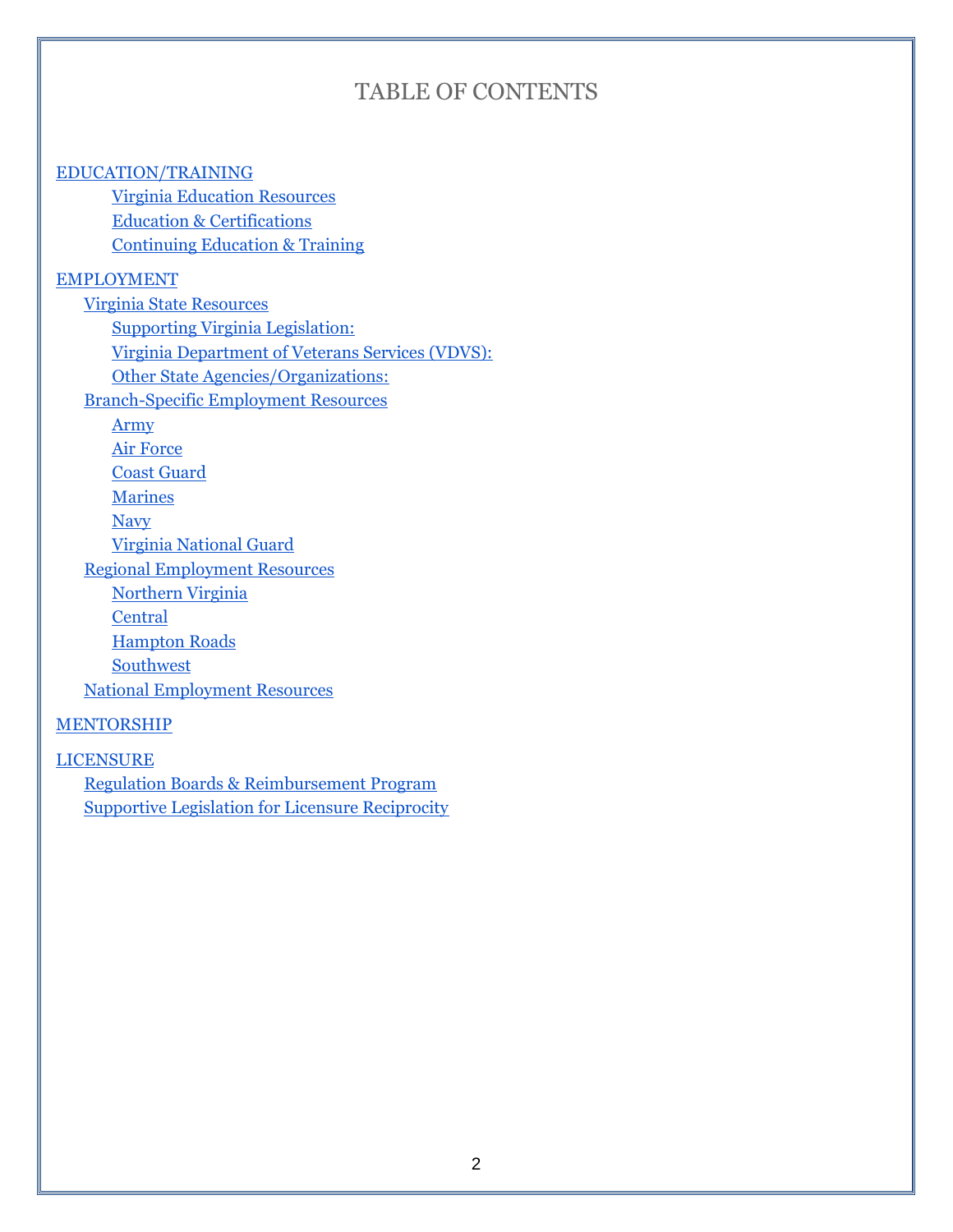# EDUCATION/TRAINING

<span id="page-2-1"></span><span id="page-2-0"></span>Virginia Education Resources

- [Virginia Military Survivors and Dependents Education Program \(VMSDEP\):](https://www.dvs.virginia.gov/education-employment/virginia-military-survivors-and-dependents-education-program-2-2-2) provides education benefits to spouses and children of military service members killed, missing in action, taken prisoner, or who have been rated by the United States Department of Veterans Affairs as totally and permanently disabled or at least 90 percent permanently disabled as a result of military service. Military service includes service in the United States Armed Forces, United States Armed Forces Reserves, or the Virginia National Guard.
- [State Approving Agency \(SAA\):](https://www.dvs.virginia.gov/education-employment/state-approving-agency) Maintain the integrity of the GI Bill and have multiple search engines to find approved educational schools and programs (on-the-job training/apprenticeships) to utilize the GI Bill.

## <span id="page-2-2"></span>Education & Certifications

- [Military OneSource](http://www.militaryonesource.mil/) [MyCAA:](https://mycaa.medcertify.com/?gclid=Cj0KCQjwpreJBhDvARIsAF1_BU3kxl48SMqsvZdOahSCNr9PbvYH2uUuGfAFlOYr8mEkMcwBGEUMdUQaAo6pEALw_wcB) The Military Spouse Career Advancement Account Scholarship is a workforce development program that provides up to \$4,000 of tuition assistance to eligible military spouses (**Spouses of service members on active duty in pay grades E-1 to E-5, W-1 to W-2 and O-1 to O-2)**.
- [Institute for Veterans and Military Families \(IVMF\): Onward to Opportunity \(O2O\)](https://ivmf.syracuse.edu/programs/career-training/) offering several learning paths to professional certifications in HR, Project Management, and IT
- [Google Career Forward](https://www.hiringourheroes.org/career-services/education-networking/career-forward/?utm_source=GwG&utm_medium=web&utm_id=Career+Forward) (HOH): Gain industry-recognized skills through a Google Career Certificate in data analytics, IT support, project management, or user experience (UX) design. After earning your certificate, you'll gain access to job search support, like interview prep and career workshops.

## <span id="page-2-3"></span>Continuing Education & Training

- [Act Now Education:](https://www.actnoweducation.com/) uses Coursera to offer 100s of certifications
- [CareerOneStop:](https://www.careeronestop.org/Veterans/BenefitsAndAssistance/for-military-spouses.aspx) Employment, Education/Training and Relocation assistance for Spouses
- [Military Spouse Corporate Career Network](http://www.msccn.org/) (MSCCN): Skillsbuild offers 100s of certifications through partnerships with sites like Udemy
- <span id="page-2-4"></span>● [USO Pathfinder Transitions:](https://www.uso.org/programs/uso-pathfinder-transition-program) offer free trainings/certifications through Coursera

# EMPLOYMENT

# Virginia State Resources

# <span id="page-2-6"></span><span id="page-2-5"></span>Supporting Virginia Legislation:

An Act to amend and reenact §§ 2.2-2901.1, 2.2-3004, 2.2-3900, 2.2-3901, 2.2-3902, 2.2-3904, 2.2-3905, 15.2-853, 15.2-854, 15.2-965, 15.2-1500.1, 15.2-1507, 15.2-1604, 22.1-295.2, 22.1-306, 36-96.1 through 36-96.3, 36-96.4, 36-96.6, 55.1-1208, and 55.1-1310 of the Code of Virginia, relating to public accommodations, employment, and housing; prohibited discrimination on the basis of status as active military or a military spouse.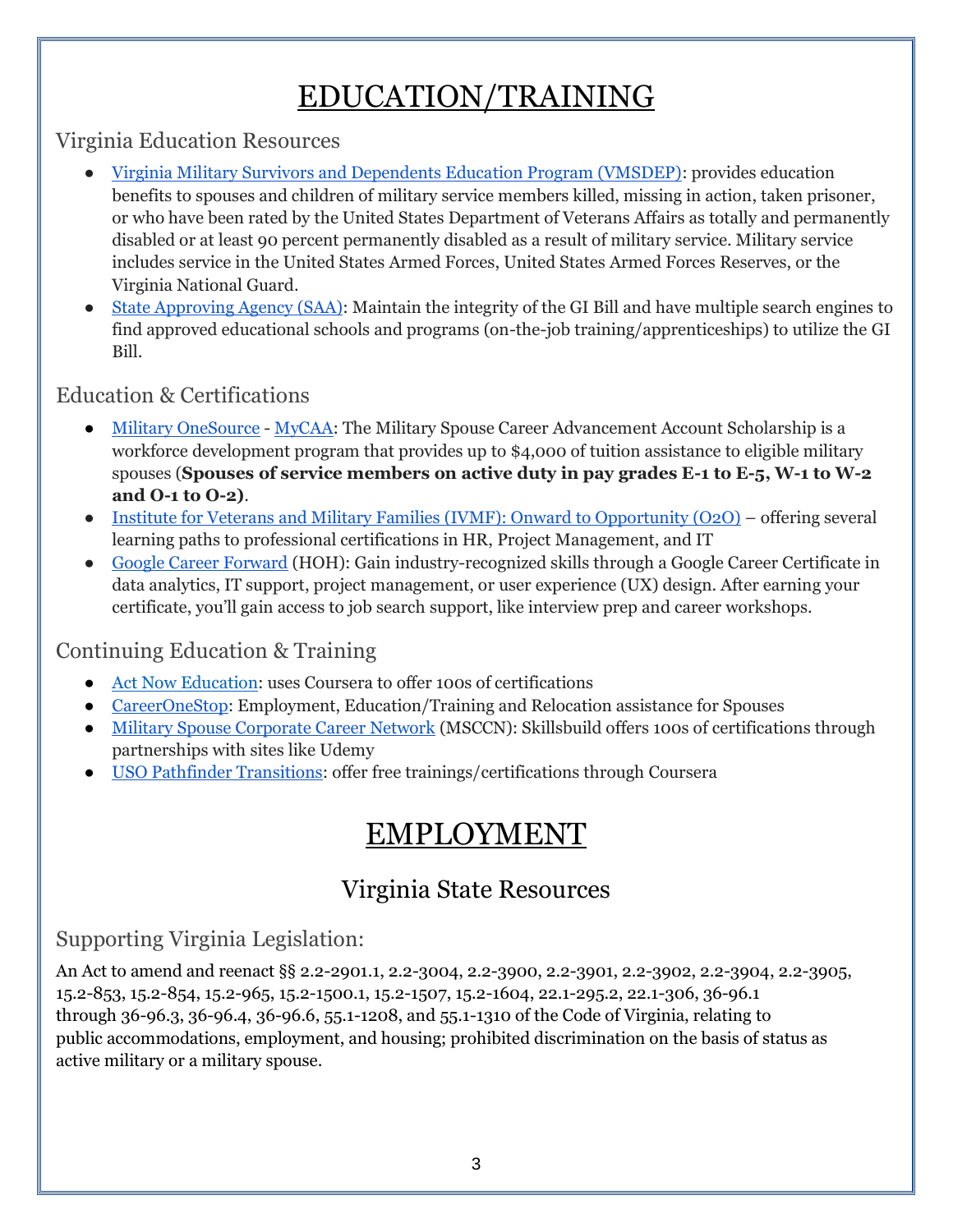<span id="page-3-0"></span>Virginia Department of Veterans Services (VDVS):

- [Virginia Values Veterans \(V3\)](https://dvsv3.com/) Certified Companies
- V<sub>3</sub> Transition: Assists Transitioning Service Members and their families 12-24 months pre and post DD214.
- [Military Medics & Corpsman \(MMAC\) -](https://www.dvs.virginia.gov/education-employment/military-medics-corpsmen-mmac-program) Military Spouse Pathway: Assisting military spouses start or continue their career in the healthcare industry.
- [Transition Connection Newsletter:](https://visitor.r20.constantcontact.com/manage/optin?v=001dIR_YA4Bj-CahU9-TM7H3kFjbHPqdGjXgm4-FCBcDnP9E8SQ3_i3w5x5jJYYJua03Vth-vDGsBYJsbzmCR9PHwdJu8_oVdXhwgWRXEfu0Ms%3D) weekly newsletter with job postings and V3 companies looking to hire within the military community.

#### <span id="page-3-1"></span>Other State Agencies/Organizations:

- [Military Spouse Transition Network](https://www.naspe.net/military-spouse-transition-network) (NASPE): For current state employees either moving to or from Virginia
- [Virginia Career Works \(VCW\)](https://virginiacareerworks.com/) has dozens of programs that can help you on your search, from assistance with transportation and childcare to training programs, the workforce system in Virginia is here to help.
- <span id="page-3-2"></span>● [Virginia Employment Commission \(VEC\)](https://www.vec.virginia.gov/) provides unemployment insurance, job seeker and employer services.

# Branch-Specific Employment Resources

*\*\*See regional installation family service center(s) information in next section*

#### <span id="page-3-3"></span>Army

#### [Army Community Service \(ACS\)](https://www.armymwr.com/programs-and-services/personal-assistance) - [Army Spouse Employment, Career and Education](https://www.armymwr.com/programs-and-services/personal-assistance/employment-readiness-program/army-spouse-employment-career-and-education)

Offers information on area employers, job networking groups and has computers, printers, fax machines, digital senders, and telephones to aid in the spouses' job search. Supporting the employment and development of spouses ultimately contributes to improving quality of life and workforce readiness.

### <span id="page-3-4"></span>Air Force

Airman & Family Readiness Center (A&FRC) - [Air Force Employment Assistance Program](https://www.afpc.af.mil/Airman-and-Family/Employment-Resources/) Provide spouses face-to-face assistance and advice on career readiness, employment opportunities, education and scholarship opportunities, and job search strategies.

### <span id="page-3-5"></span>Coast Guard

#### [Coast Guard Office of Work-Life Programs: Spouse Employment Program](https://www.dcms.uscg.mil/Our-Organization/Assistant-Commandant-for-Human-Resources-CG-1/Health-Safety-and-Work-Life-CG-11/Office-of-Work-Life-CG-111/Spouse-Employment-Program/)

The Spouse Employment Assistance Program (SEAP) can assist spouses with career and employment information. The goal of SEAP is to help you learn how to get a job and maintain a career you enjoy as a military family member, it is not an employment office or placement center.

### <span id="page-3-6"></span>Marines

Marine Corps Community Services (MCCS) - [Marine Family Member Employment Assistance](https://www.usmc-mccs.org/services/career/family-member-employment-assistance/)

- Career planning through Kuder Journey's research-based interests, skills, and work values assessments can assist family members in self-awareness and informed decision making about their future.
- The career center will assist with information on portable careers, resume composition, education planning and career planning.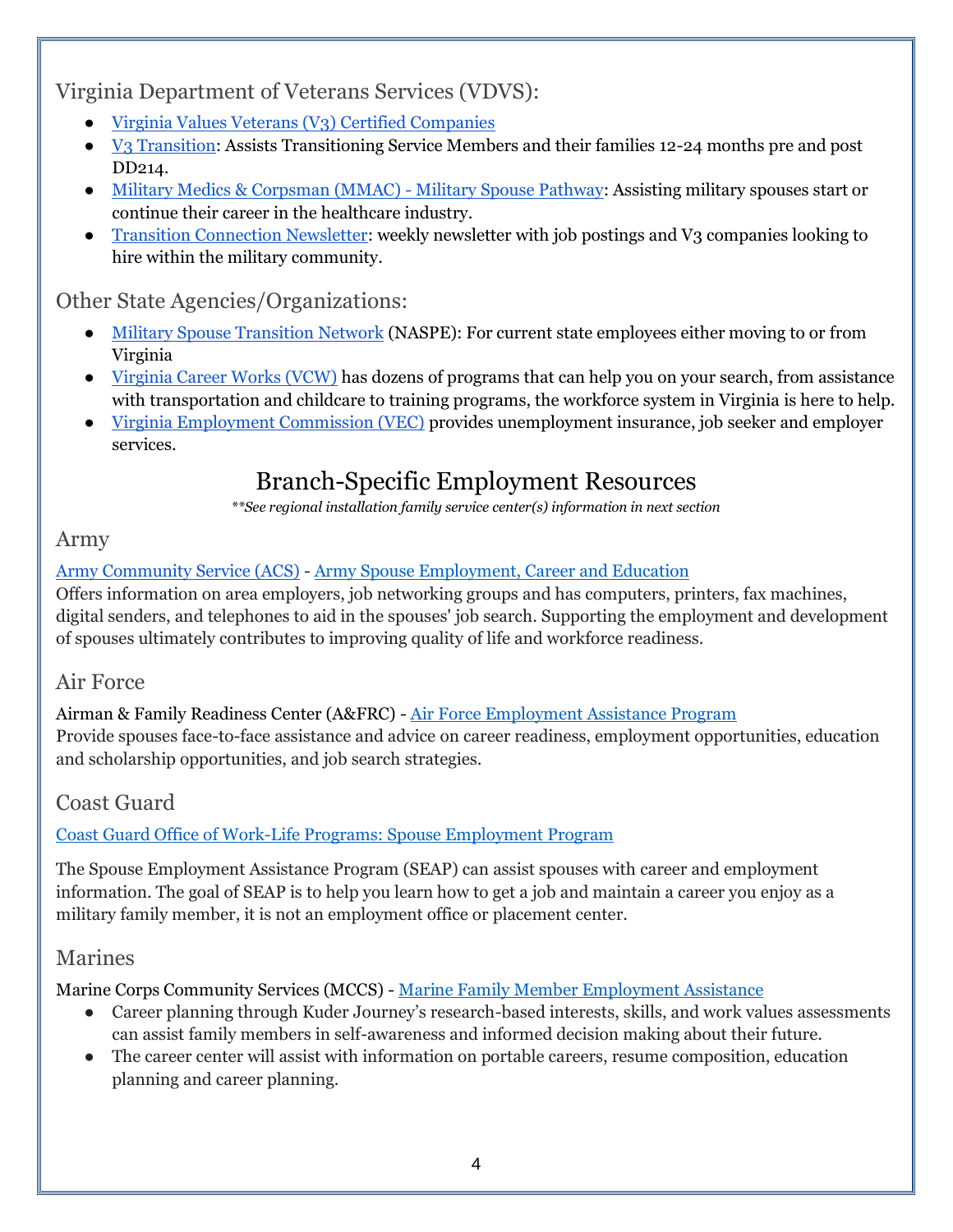● Spouse Transition and Readiness Seminar (STARS) addresses the transitional challenges and opportunities specifically for spouses as they prepare to transition with their Marines into the civilian world.

### <span id="page-4-0"></span>Navy

Fleet and Family Support Center (FFSC) - [Navy Family Employment Readiness Program](https://www.cnic.navy.mil/ffr/family_readiness/fleet_and_family_support_program/work-and-family-life/family_employment/family_employment_readiness_program.html)

Workshops have been created to help you plan a career, launch a job search, write the resume, learn interview techniques, find information on federal employment, conduct self-assessments, set goals and even take vocational tests.

# <span id="page-4-1"></span>Virginia National Guard

#### [Soldier and Family Readiness Program](https://va.ng.mil/Programs-Resources/Family-Programs/Soldier-and-Family-Readiness-Program/)

Guard's primary support for all things readiness and assistance. It is intended to assist Army National Guard Service Members and their families navigate their military and civilian lives while providing support to Unit Leadership and the Commander's Family Readiness Program.

#### [Airman and Family Readiness Program](https://www.192wg.ang.af.mil/Airman-Family-Readiness/)

<span id="page-4-2"></span>● Provides assistance, guidance, and support that enhances the quality of life for service members and their families during peacetime and upon mobilization.

# Regional Employment Resources

## <span id="page-4-3"></span>Northern Virginia

- Hiring Our Heroes Northern Virginia
	- Military Spouse Professional Network (MSPN)
		- Facebook Group "National Capital Region (NCR/DC) HOH Military Spouse Professional Network"
		- Provides military spouses with career development and networking opportunities in military communities
	- Military Spouse Economic Empowerment Zone (MSEEZ): [novaMSEEZ@hiringourheroes.org](mailto:novaMSEEZ@hiringourheroes.org)
		- Established to connect military spouses with companies committed to hiring.
	- Military Spouse Fellowship Program (MSFP)
		- Workforce development program that places highly skilled and educated military spouses and military caregivers with employers committed to hiring them.
- Military Installation Family Support Centers. *Call the center to confirm services provided for your military status (active duty, reserve, national guard, retiree, national guard, gold star family, etc.)*:
	- [Ft. Belvoir ACS:](https://belvoir.armymwr.com/programs/acs) 571-231-7001 | 5965 6th Street, Building 1263, Fort Belvoir, VA 22060
	- [Quantico MCCS:](https://www.quantico.usmc-mccs.org/marine-family/personal-professional-development/family-member-employment-assistance-program-fmeap/) 703-784-3306 | Religious and Family Services Center, 3019 Embry Loop, Quantico, VA
	- Joint Base Myer Henderson Hall
		- [Fort Myer ACS:](https://jbmhh.armymwr.com/programs/army-community-service-acs) 703-696-3510/3435 | 202 Custer Road, Building 201, Fort Myer, VA 22211
		- [Henderson Hall MCCS:](http://www.mccshh.com/mfp/) 703-614-7200 | 1555 Southgate Road, Building 12, Arlington, VA 22214
	- [Dahlgren FFSC:](https://www.navymwrdahlgren.com/programs/e527897b-e90f-483d-a0fc-da4bc5092fff) 540-653-1839 | 6027 School House Lane, Ste 208, Dahlgren, VA 22448
	- Virginia National Guard station locator:<https://va.ng.mil/>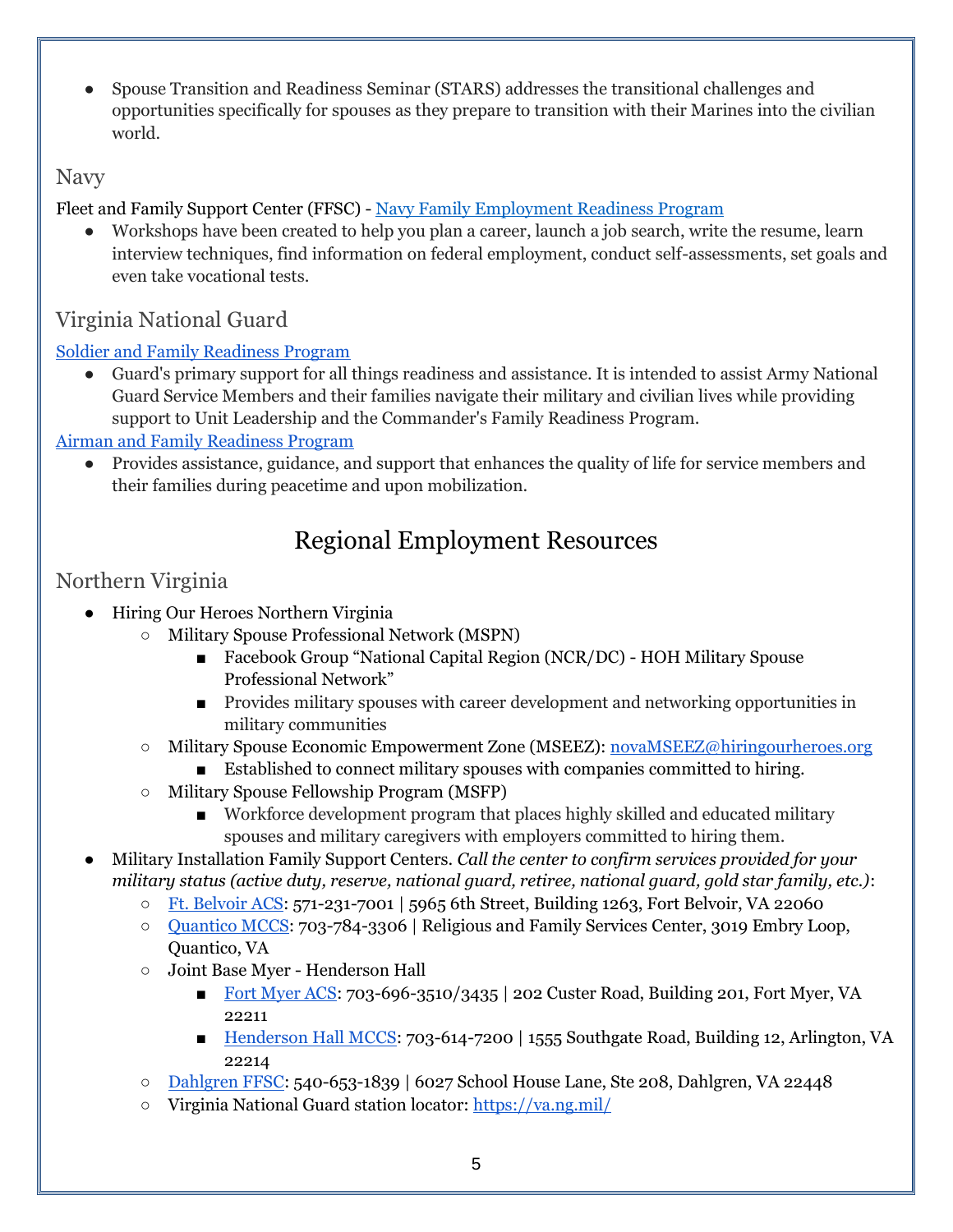### <span id="page-5-0"></span>Central

- Hiring Our Heroes Central Virginia
	- Military Spouse Professional Network (MSPN)
		- Facebook Group "Ft. Lee HOH Military Spouse Professional Network"
		- Provides military spouses with career development and networking opportunities in military communities
	- Statewide Military Spouse Economic Empowerment Zone (MSEEZ): [VirginiaMSEEZ@hiringourheroes.org](mailto:VirginiaMSEEZ@hiringourheroes.org)
		- Established to connect military spouses with companies committed to hiring.
- Military Installation Family Support Center *Call each center to confirm services provided for your military status (active duty, reserve, national guard, retiree, national guard, gold star family, etc.)*
	- [Ft. Lee ACS:](https://lee.armymwr.com/programs/army-community-service) 804-734-6388 | Mahone Avenue, Building 9023, Fort Lee, VA 23801
	- Virginia National Guard station locator:<https://va.ng.mil/>

## <span id="page-5-1"></span>Hampton Roads

● Hampton Roads Veteran Employment Centers (Norfolk & Newport News) <https://www.theworkforcecouncil.org/>

- Newport News Office Cassandra Dawson 757-782-4528 | 600 Thimble Shoals Blvd., Suite 210, Newport News, VA
- Norfolk Office Michael Hunter 757-807-1192 | 861 Glenrock Road, Suite 220, Norfolk, VA
- Chamber of Commerce:
	- Hampton Roads <https://www.hrchamber.com/>
	- Peninsula <https://www.virginiapeninsulachamber.com/>
- Hiring Our Heroes Hampton Roads:
	- Military Spouse Professional Network (MSPN): Facebook Group "Hampton Roads / Norfolk HOH Military Spouse Professional Network"
		- Provides military spouses with career development and networking opportunities in military communities
	- Military Spouse Economic Empowerment Zone (MSEEZ):

[HamptonRoadsMSEEZ@hiringourheroes.org](mailto:HamptonRoadsMSEEZ@hiringourheroes.org)

- Established to connect military spouses with companies committed to hiring.
- Military Spouse Fellowship Program (MSFP)
	- Workforce development program that places highly skilled and educated military spouses and military caregivers with employers committed to hiring them.
- Military Installation Family Support Centers *Call each center to confirm services provided for your military status (active duty, reserve, national guard, retiree, national guard, gold star family, etc.)*:
	- [Camp Allen MCCS:](http://www.mccscampallen.com/) 1251 Yalu St., Norfolk, VA 23515
	- [Coast Guard Station -](https://www.dcms.uscg.mil/Our-Organization/Director-of-Operational-Logistics-DOL/Bases/Base-Portsmouth/Health-Safety-Work-Life-Department/WorkLife/) Portsmouth: 757-686-4023/4025 | 4000 Coast Guard Blvd, Portsmouth, VA 23703
	- Joint Base Langley Eustis
		- [Ft. Eustis ACS:](https://jble-eustismwr.com/acs/) 757-878-3638 | 650 Monroe Ave., Fort Eustis, VA 23604
		- Langley Air Force Base A&FRC: 757-764-3990 | 45 Nealy Ave., Hampton, VA 23665
	- Joint Expeditionary Base Little Creek Ft. Story FFSC:
		- [Little Creek:](https://www.navylifema.com/programs/12c8fa44-f1f5-43ef-a741-0becd1631bd7) 757-462-7563 | 1450 D. Street, Building 3129, Virginia Beach, VA 23459
		- Fort Story:  $757-422-7311$  |  $517$  Solomon Rd, Virginia Beach, VA 23459
	- Joint Forces Command/ NATO *(utilize FFSC at NS Norfolk)*
	- [Naval Air Station Oceana -](https://www.navylifenaso.com/support/ffsc) Dam Neck FFSC: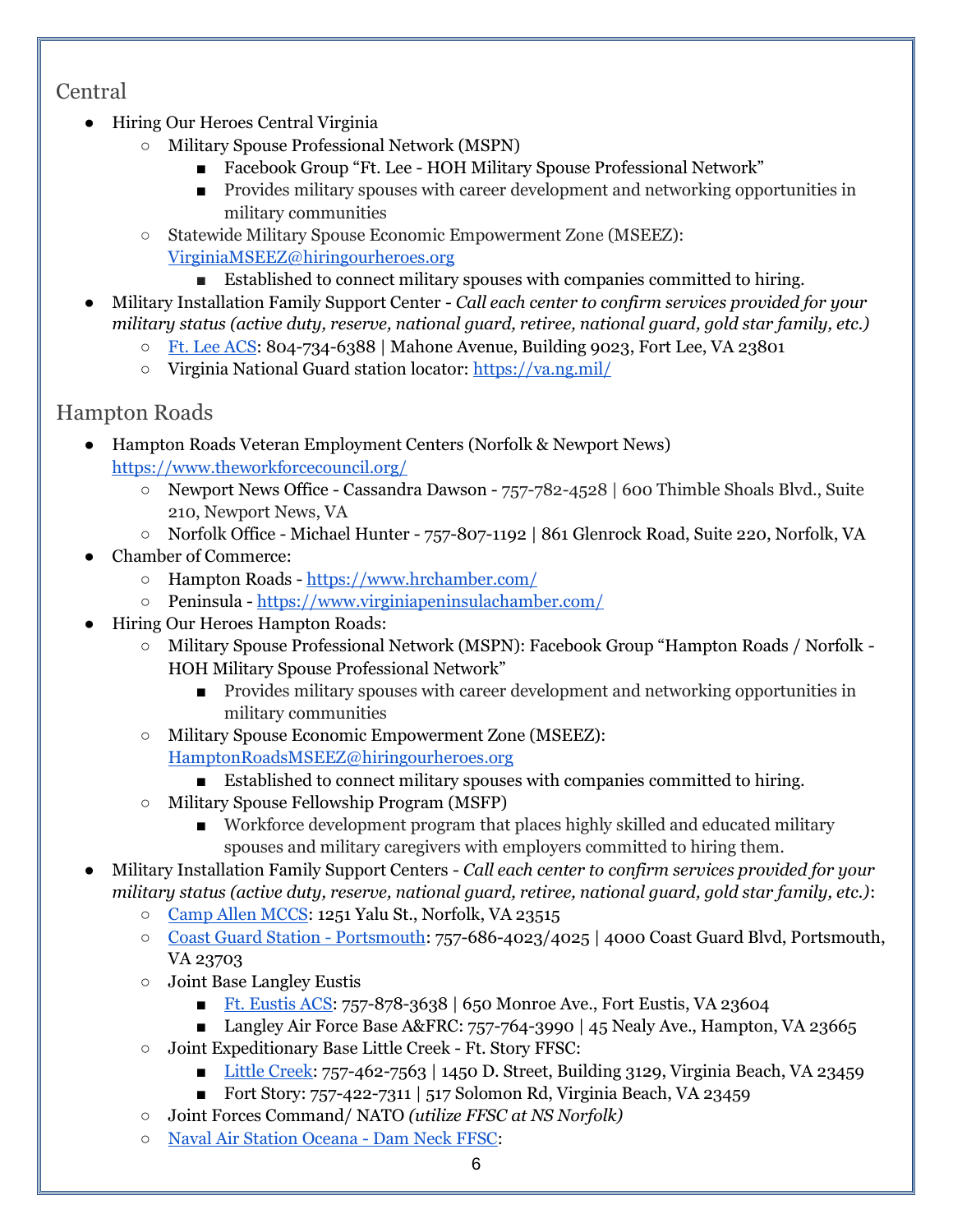- NAS Oceana: 757-433-2912 | 1896 Laser Rd., Suite 120, Virginia Beach, VA 23460
- Dam Neck Annex: 757-492-6342 | 2073 Tartar Ave., Building 585, Virginia Beach, VA 23461
- [Naval Medical Center Portsmouth FFSC:](https://www.navylifema.com/programs/0389d340-ac0e-49ba-aae3-d0f16ba8e8f5) 757-953-7801 | 620 John Paul Jone Cir., Portsmouth, VA 23708
- [Naval Station Norfolk FFSC:](https://www.navylifensn.com/programs/c2c28f41-3526-4d40-babd-bd8f894b7781) 757-444-2102 | 7928 14th Street, Building SDA-344, Suite 102, Norfolk, VA 23505
- [Naval Weapons Station Yorktown FFSC:](https://www.navylifema.com/programs/b7bbc57a-432e-484f-8a27-02fd9c90dc25) 757-887-4606 | 1949 Von Steuben Dr., Newport News, VA 23603
- [Newport News FFSC:](https://www.navylifennsy.com/programs/b3944563-10c1-4179-9b92-3ae57bd81ce6) 757-688-6289 | Huntington Hall, 3100 Huntington Ave., Building 633, Newport News, VA 23607
- [Northwest Annex FFSC:](https://www.navylifema.com/programs/50d06e1e-6fb4-407b-905b-15912f8bf6f8) 757-421-8770 | 4505 Relay Rd., Building 374, Chesapeake, VA 23322
- SCSC Wallops Island *(utilize FFSC at JEB Little Creek-Ft. Story)*
- Virginia National Guard station locator:<https://va.ng.mil/>

#### <span id="page-6-0"></span>Southwest

- Military Installation Family Support Center
	- Virginia National Guard station locator:<https://va.ng.mil/>
- <span id="page-6-1"></span>● Hiring Our Heroes - Statewide Military Spouse Economic Empowerment Zone (MSEEZ): [VirginiaMSEEZ@hiringourheroes.org](mailto:VirginiaMSEEZ@hiringourheroes.org)
	- Established to connect military spouses with companies committed to hiring.

# National Employment Resources

- [Blue Star Families](https://bluestarfam.org/careers/) innovative programs are solving specific challenges for military families, including fighting economic insecurity with resources that foster spouse career development, creating family strength with rich family programming, and providing critical peer support for caregivers, whose numbers are only increasing.
- [CareerOneStop](https://www.careeronestop.org/Veterans/BenefitsAndAssistance/for-military-spouses.aspx) Employment, education, and relocation resources just for military spouses.
- [Department of Labor](https://www.dol.gov/agencies/vets/veterans/military-spouses) (DOL) Veterans' Employment and Training Service Military Spouses contains information about resources to help find state-specific information about occupational requirements. We also have employment resources along with training and support for spouses of military members.
- [Hire Heroes USA](http://hireheroesusa.org/) (HHUSA) provides free job search assistance to U.S. military members, veterans and their spouses, and helps companies connect with opportunities to hire them
- [Hiring Our Heroes](https://www.hiringourheroes.org/) (HOH) career services include events, programs, and career counseling dedicated to connecting world-class military community talent with American businesses of all sizes.
- **[Military OneSource](https://www.militaryonesource.mil/)** 
	- [MySECO:](https://myseco.militaryonesource.mil/portal/) The Department of Defense Spouse Education & Career Opportunities program provides information, guidance and support with education, career, and life decisions with a professional career coach free of charge.
	- [Military Spouse Employment Partnership](https://myseco.militaryonesource.mil/portal/msep/jobsearch) (MSEP): The Department of Defense Military Spouse Employment Partnership connects military spouses with hundreds of partner employers who have committed to recruit, hire, promote, and retain military spouses.
- [Military Spouse Corporate Career Network](http://www.msccn.org/) (MSCCN) personalized, 1-on-1 job placement support, career exploration, and employment training at no cost to our military spouses or our employer partners.
- RecruitMilitary [Spouse Resource Center](https://recruitmilitary.com/job-seekers/resources/industries/military-spouse)